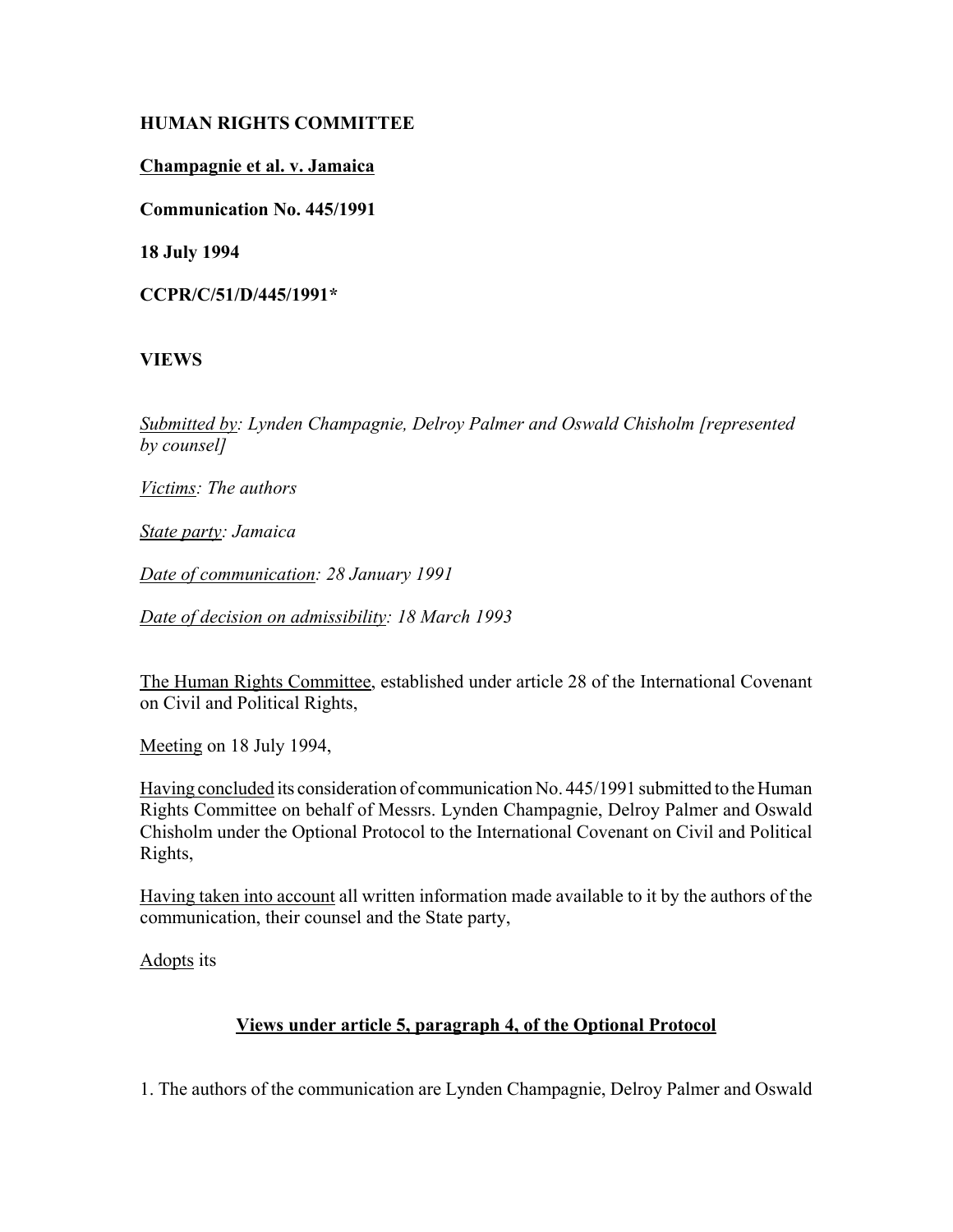Chisholm, three Jamaican citizens currently awaiting execution at St. Catherine District Prison, Jamaica. They claim to be the victims of violations by Jamaica of articles 2, paragraphs 2 and 3(a) and (b), 6, 7, 10 and 14, paragraph 5, of the International Covenant on Civil and Political Rights. They are represented by counsel. An earlier communication submitted to the Human Rights Committee by the authors, communication No. 257/1987, was declared inadmissible on 26 July 1988 because of non-exhaustion of domestic remedies, since they had not petitioned the Judicial Committee of the Privy Council for special leave to appeal. They re-submitted their communication, arguing that in their case a petition to the Judicial Committee of the Privy Council would not be an effective remedy within the meaning of article 5, paragraph 2(b), of the Optional Protocol.

### The facts as submitted by the authors:

2.1 On 8 March 1979, the authors, together with one R.W. and one A.G., were convicted in the Home Circuit Court of Kingston of the murder of one C.M. The authors were sentenced to death; the two other co-accused were sentenced to life imprisonment, as they were minors when the crime was committed.

2.2 The case for the prosecution was that, on 9 July 1977 at 3 a.m., C.M. and his common law wife H.P. were woken up by noise outside their bedroom window. When C.M. enquired who was disturbing them, someone answered that it was the police. Immediately thereafter H.P. heard a gunshot and saw C.M. falling from the bed; she then hid under the bed. The door to the house was kicked open and five men entered the house. After they discovered H.P., the men asked her for money. She was then taken outside by two of the men who raped her. C.M. died from the gunshot wounds.

2.3 The authors and R.W. were identified by H.P. at separate identification parades. Supplementary evidence against them included self-incriminating statements, which they made to the police after their arrest. Their defence was mainly based on alleged irregularities during the identification parade and the involuntariness of their statements.

2.4 The authors appealed their convictions; on 10 June 1981, the Jamaican Court of Appeal, treating the applications for leave to appeal as the hearing of the appeal, dismissed the appeal in the cases of the authors and R.W., whereas A.G. was acquitted.

2.5 The Court of Appeal did not issue a written judgment in the case until 17 July 1986, over five years later. The judges admitted that "due to the most unpardonable oversight, the records got filed away and the reasons for judgment were never prepared". Furthermore, they stated that "we cannot after this lapse of time rely upon our memory of any impression formed during the hearing of the appeals and we will therefore confine our reasons to the points which clearly appear from our notes made during the hearing".

2.6 By letter dated 14 June 1988, concerning the authors' previous communication, a London law firm which had agreed to represent the authors before the Judicial Committee of the Privy Council, requested the Human Rights Committee to defer consideration of the communication, pending the outcome of the authors' petition for special leave to appeal.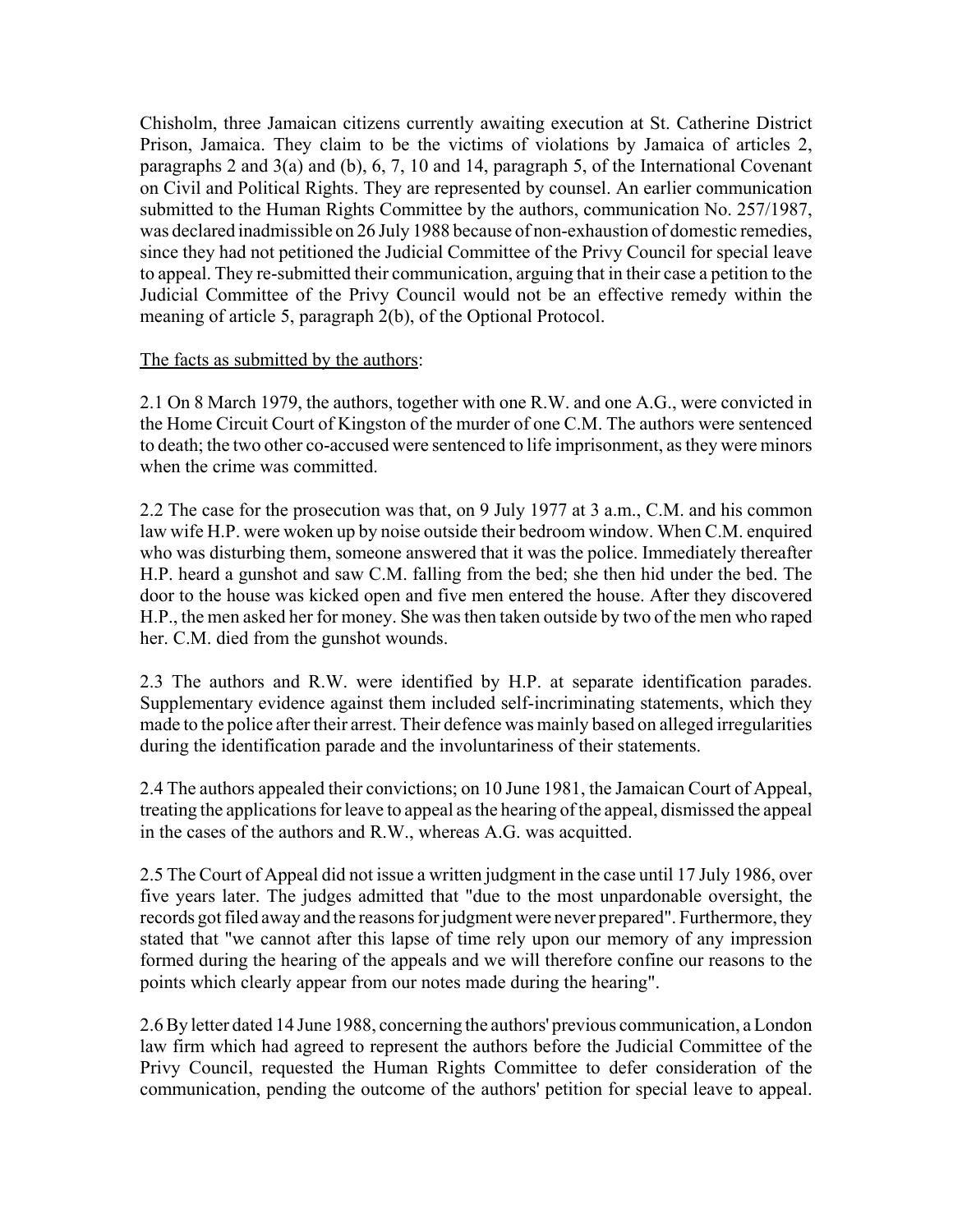However, on 16 July 1990, leading counsel for the case opined that although the summing up of the case by the trial judge was highly questionable, and the conduct of the appeal by the Court of Appeal deplorable, there was little point in appealing to the Judicial Committee of the Privy Council, in the light of the narrow interpretation of its jurisdiction by this body. He pointed out that it was difficult to give full advice on the merits of an application for leave to appeal against the decision of the Court of Appeal, as the latter's written judgment had not yet been made available at that time. It appears that, after having received the written judgment in October 1990, counsel confirmed that there was no merit in seeking leave to appeal to the Judicial Committee for the following reason:

(a) Although there were potential grounds of appeal to the Court of Appeal in each of the three cases, many of those grounds had not been raised by counsel in Jamaica. The Privy Council would be most unwilling to allow new grounds to be argued before it for the first time;

(b) Because of the inadequacy of the Court of Appeal's judgment, the only proper way in which the case could be argued in the Privy Council, even assuming that it would allow new grounds to be argued, was by reference to the 2,000 page transcript of the trial. The Privy Council was unlikely to allow such a course to be adopted;

(c) The Privy Council would most likely be of the opinion that the proper way of redress for the authors was by way of constitutional motion to challenge the delay in the delivery and the inadequacy of the judgment.

2.7 In the light of the above, counsel submits that the only form of redress currently open to the authors is a constitutional motion to the Supreme (Constitutional) Court of Jamaica, for which the Poor Prisoners' Defence Act does not provide legal aid. Counsel further submits that, as it is virtually impossible to secure the services of qualified lawyers in Jamaica on a **pro bono** basis for the purpose, a constitutional motion cannot be deemed to be an available remedy.

## The complaint:

3.1 It is submitted that the authors have been unable to petition the Judicial Committee of the Privy Council for special leave to appeal because of the lack of a reasoned judgment of the Court of Appeal, in violation of article 2, paragraphs 2 and 3(a) and (b), **juncto** article 14, paragraph 5, of the Covenant.

3.2 Counsel further submits that an execution of the authors at this point in time, after more than 15 years on death row, would amount to an arbitrary deprivation of life, in violation of article 6 of the Covenant. Similarly, the fact that the authors were kept on death row for sixyears (from 1981 to 1987, when they initially submitted their communication to the Committee) during which there was no legal impediment to their execution, constitutes cruel, inhuman and degrading treatment within the meaning of article 7 of the Covenant.

3.3 Finally, counsel submits that the conditions of detention on death row amount to a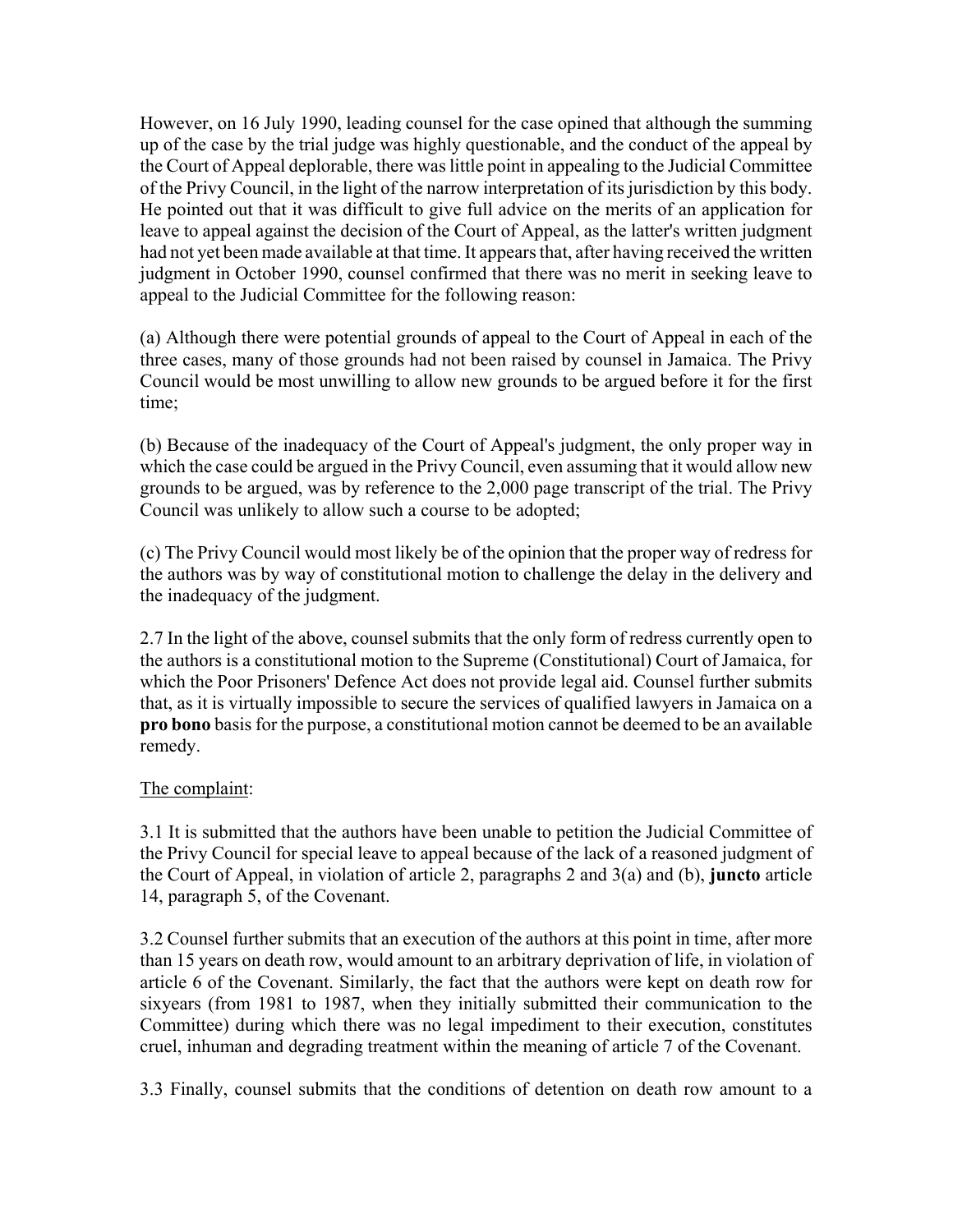violation of article 10 of the Covenant. In support of his contention, he submits a copy of a report on conditions of detention in Jamaican penitentiaries, prepared by a non-governmental organization.

#### The State party's information and observations on the question of the admissibility:

4.1 In its submission under rule 91, the State party argues that the communication is inadmissible under article 5, paragraph 2(b), of the Optional Protocol, because the authors have failed to exhaust domestic remedies. It notes that the authors may still appeal to the Judicial Committee of the Privy Council by way of petition for special leave to appeal, and that legal aid would be available to them under the Poor Prisoners' Defence Act for that purpose. The State party adds that the authors may still apply for constitutional redress; in this context, it notes that the rights invoked by the authors are co-terminous with the provisions of chapter III of the Jamaican Constitution, which guarantees and protects fundamental rights and freedoms to all persons in Jamaica. Pursuant to section 25 of the Constitution, an individual claiming that any of these provisions has been, is being or is likely to be contravened in relation to him, may apply to the Supreme (Constitutional) Court for redress. A right of appeal lies to the Court of Appeal and subsequently to the Privy Council.

4.2 With respect to the question of availability of legal aid, the State party submits that the Poor Prisoners' Defence Act does not make provision for legal aid in respect of constitutional motions, and that there is no obligation for States parties to the Covenant to provide legal aid in respect of matters other than criminal matters. It is submitted that nothing in the Optional Protocol or in customary international law would support the contention that a person is relieved of the obligation to exhaust local remedies because of his indigence.

## The Committee's admissibility decision:

5.1 At its 47th session, the Committee considered the admissibility of the communication. In respect of the State party's contention that the communication was inadmissible because of non-exhaustion of domestic remedies, the Committee recalled its constant jurisprudence that for purposes of article 5, paragraph 2(b), of the Optional Protocol, domestic remedies must be both effective and available, and that an element of timeliness both in the pursuit and in the adjudication of such remedies must be observed. With respect to the authors' possibility to petition the Judicial Committee of the Privy Council for special leave to appeal, the Committee noted counsel's advice that such a petition would have little prospect of success. Moreover, the Committee noted that, on 11 July 1988, the Judicial Committee of the PrivyCouncil decided in another case  $1$  that it had no competence to hear an application relating to delay in judicial procedure. In the circumstances of the case before it, where the sole issue raised by the authors under article 14 was one of delay, the Committee considered that the petition for special leave to appeal to the Privy Council could not be considered an effective remedy within the meaning of article 5, paragraph 2(b), of the Optional Protocol.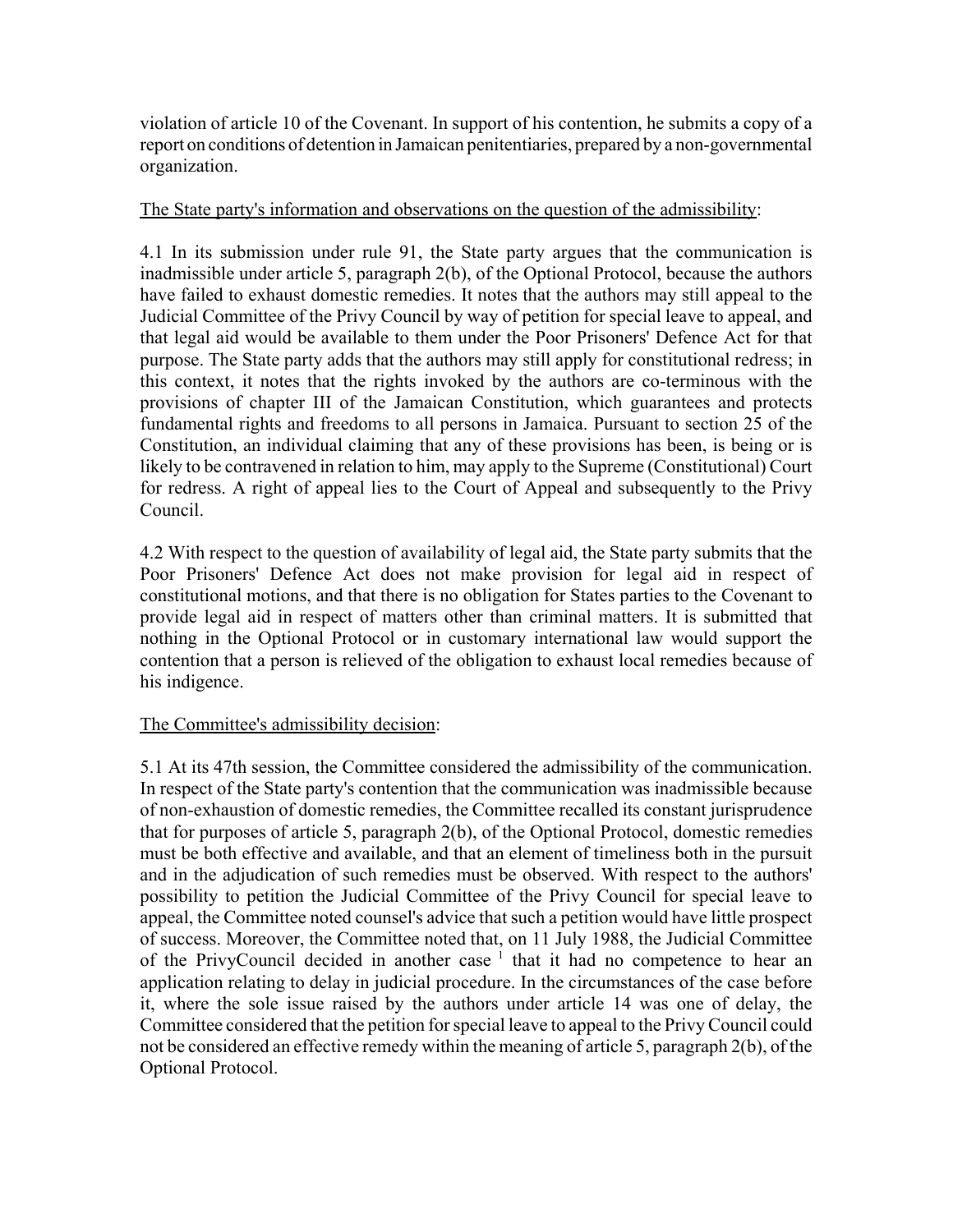5.2 With respect to the authors' possibility of filing a constitutional motion, the Committee considered that, in the absence of legal aid, a constitutional motion did not constitute an available remedy in the case. In the light of the above, the Committee found that it was not precluded by article 5, paragraph 2(b), of the Optional Protocol, from considering the communication.

5.3 The Committee considered, however, that the authors had failed to substantiate, for purposes of admissibility, their claim under article 7. Similarly, the Committee considered that the authors, by merely referring to a report outlining the conditions of detention in Jamaican prisons, had failed to substantiate, for purposes of admissibility, the allegation that they were the victims of a violation of article 10 of the Covenant. In this respect, the Committee found that the authors had no claim within the meaning of article 2 of the Optional Protocol.

5.4 On 18 March 1993, the Committee declared the communication admissible in so far as it appeared to raise issues under article 14, paragraphs 3(c) and 5, **juncto** article 6 of the Covenant.

### Examination of the merits:

6. The State party did not reply to the Committee's request under article 4, paragraph 2, of the Optional Protocol, to submit to it written explanations or statements clarifying the matter and the remedy, if any, that may have been taken in the case.

7.1 The Committee has considered the communication in light of all the information made available to it by the parties, as required under article 5, paragraph 1, of the Optional Protocol. The Committee notes with concern that the State party has not addressed the substance of the matter under consideration. Article 4, paragraph 2, of the Optional Protocol enjoins the State party to investigate, in good faith and within the imparted deadlines, all the allegations of violations of the Covenant made against it and against its judicial authorities, and to make available to the Committee all the information at its disposal.

7.2 The question before the Committee is whether the delay in the issuing and the inadequacy of the written judgment of the Court of Appeal of Jamaica deprived the authors of their right, under article 14, paragraph 3(c), to be tried without undue delay, and of their right, under article 14, paragraph 5, to have conviction and sentence reviewed by a higher tribunal according to law. The Committee recalls that article 14, paragraph 3(c), and article 14,paragraph 5, must be read together, so that the right to review of conviction and sentence must be made available without delay. 2 In this connection, the Committee refers to its earlier jurisprudence<sup>3</sup> and reaffirms that under article 14, paragraph 5, a convicted person is entitled to have, within reasonable time, access to written judgments, duly reasoned, for all instances of appeal in order to enjoy the effective exercise of the right to have conviction and sentence reviewed by a higher tribunal according to law.

7.3 As regards the case before it, the Committee notes that the Court of Appeal dismissed the authors' appeal on 10 June 1981, but did not issue a written judgment until 17 July 1986,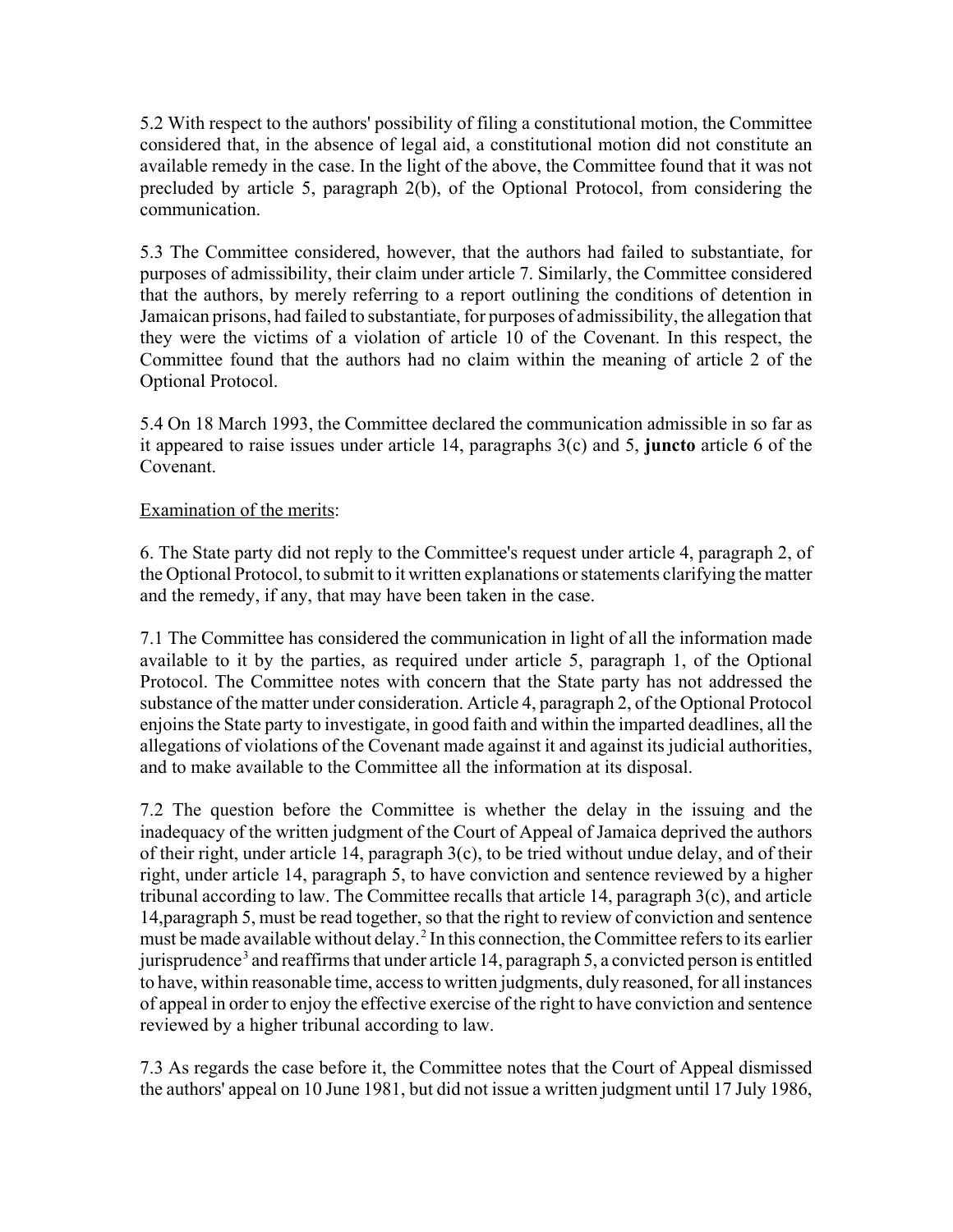i.e. over five years later. Furthermore, it appears from the information before the Committee, which has remained uncontested, that it took another four years before the written judgment was made available to leading counsel in London, who was only then able to give his opinion on the merits of a petition for special leave to appeal to the Judicial Committee of the Privy Council. The Committee has also noted that, because of the considerable lapse of time that elapsed between the hearing of the appeal and delivery of the reasons for judgment, the Court of Appeal was unable to rely on its memory of the hearing of the appeal and had to confine its reasons to such notes as were made during the hearing of the appeal. In the circumstances, the Committee finds that it cannot be said that the authors benefitted from a proper review of their conviction and sentence, nor from timely access to the reasons for judgment, which would have enabled them to effectively exercise their right of appeal at all instances. The Committee therefore concludes that the rights of the authors under article 14, paragraphs 3(c) and 5, of the Covenant, have been violated.

7.4 The Committee is of the opinion that the imposition of a sentence of death upon conclusion of a trial in which the provisions of the Covenant have not been respected constitutes, if no further appeal against the sentence is possible, a violation of article 6 of the Covenant. As the Committee noted in its General Comment 6(16), the provision that a sentence of death may be imposed only in accordance with the law and not contrary to the provisions of the Covenant implies that "the procedural guarantees therein prescribed must be observed, including the right to a fair hearing by an independent tribunal, the presumption of innocence, the minimum guarantees for the defence, and the right to review of conviction and sentence by a higher tribunal"<sup>4</sup>. In the present case, since the final sentence of death was passed without due respect for the requirements for a fair trial set out in article 14, paragraphs 3(c) and 5, there has accordingly also been a violation of article 6 of the Covenant.

8. The Human Rights Committee, acting under article 5, paragraph 4, of the Optional Protocol to the International Covenant on Civil and Political Rights, is of the view that the facts before it disclose a violation of article 14, paragraphs 3(c) and 5, and consequently of article 6 of the International Covenant on Civil and Political Rights.

9. In capital punishment cases, the obligation of States parties to observe rigorously all the guarantees for a fair trial set out in article 14 of the Covenant admits of no exception. The failure to provide Messrs. Champagnie, Palmer and Chisholm with an effective right to appeal without undue delay in accordance with article 14, paragraphs 3(c) and 5, of the Covenant, means that they did not receive a fair trial within the meaning of the Covenant. Consequently, they are entitled, under article 2, paragraph 3(a), of the Covenant, to an effective remedy. The Committee is of the view that in the circumstances of the case, this entails their release. The State party is under an obligation to ensure that similar violations do not occur in the future.

10. The Committee would wish to receive information, within ninety days, on any relevant measures taken by the State party in respect of the Committee's Views.

[Adopted in English, French and Spanish, the English text being the original version.